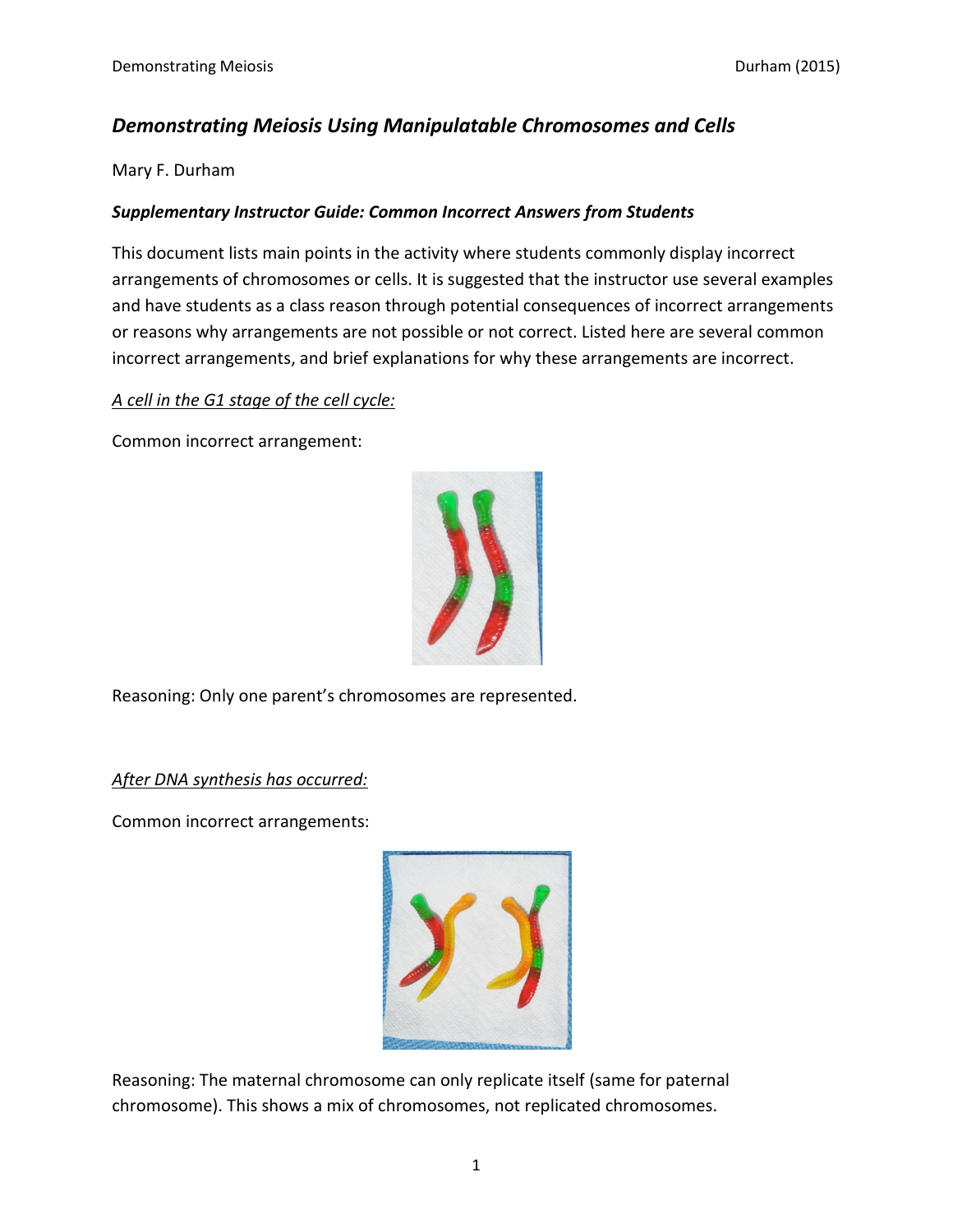

Reasoning: Chromatids are not connected at the centromere.

## *As the cell prepares for metaphase 1 (vertical crease represents metaphase plate):*

Common incorrect arrangements:



Reasoning: Chromosomes are not lined up on the metaphase plate.